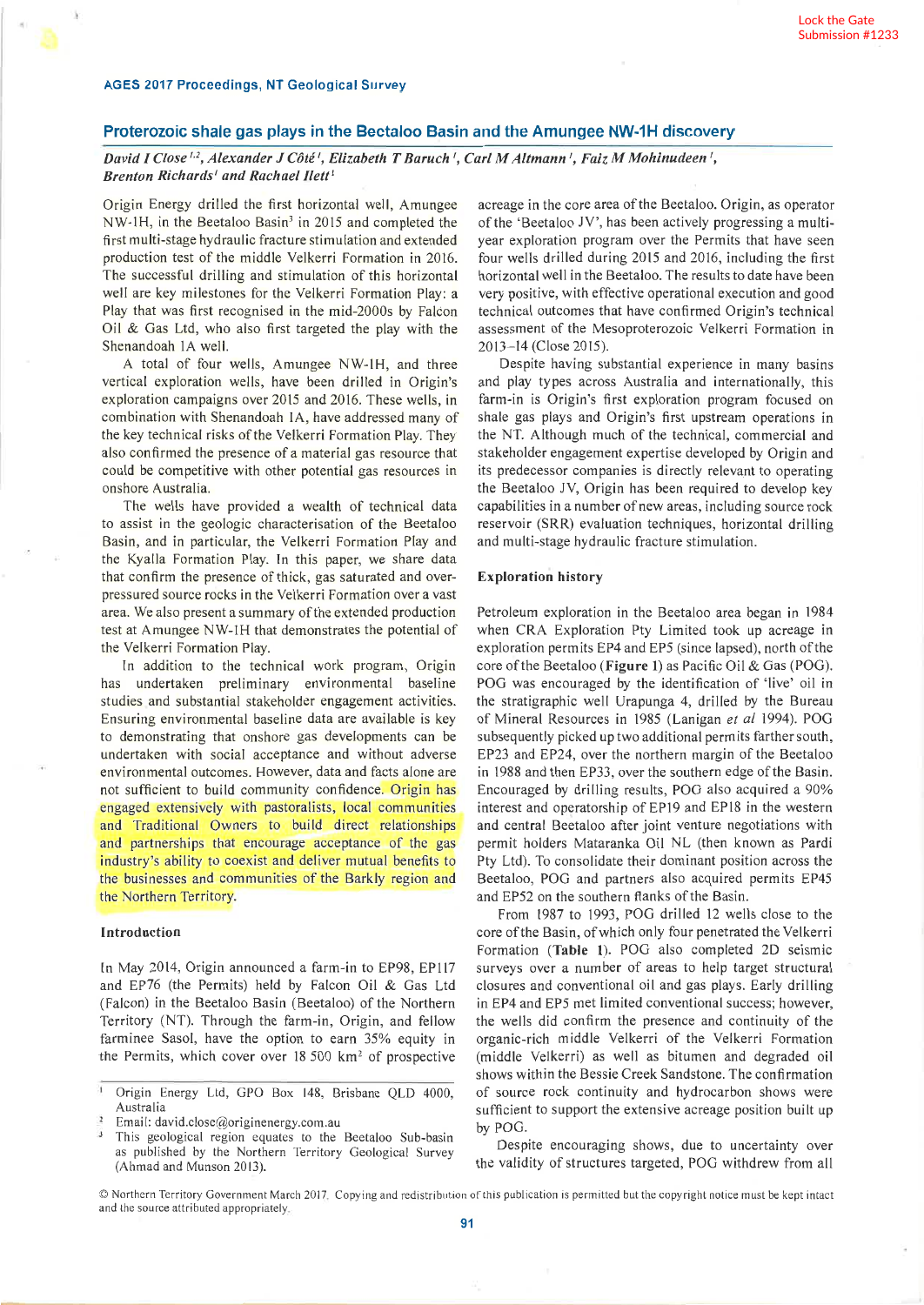permits in 1993 and interest in the Beetaloo waned for the remainder of the 1990s. Sweetpea Corporation (Sweetpea) recognised the potential of the Basin and applied for exploration permits over much of the area relinquished by POG in the previous decade; Sweetpea was granted EP76 in 2001, with EP98 and EP99 awarded in 2004, and finally 8P117 in 2007 (Figure l). Sweetpea targeted a combination of conventional oil and gas plays as well as tight gas and basin-centred gas plays.

Sweetpea completed approximately 700 km of 2D seismic before drilting Shenandoah I in 2007 only 120 <sup>m</sup> south of the existing Balmain I well. Shenandoah I was planned to terminate within the Bessie Creek Sandstone at a total depth of2900 m but was suspended at 1555 m within the lower Kyalla Formation. Through a series of transactions, Falcon became operator of the four exploration permits (EP98, EPl17, EP76 and EP99) in the mid to late 2000s, having recognised the potential of the Velkerri Formation as a potential shale gas play. Falcon deepened Shenandoah I to

the Velkerri Formation (Shenandoah lA) and then in 2011, completed one of the earliest hydraulic fracture stimulations of a shale gas play in Australia. Falcon successfully flowtested two zones within the middle Velkerri Formation, and one zone in the Kyalla Formation. Falcon also attracted Hess Corporation (Hess) as a farminee in 20lt and proceeded to shoot over 3500 km of 2D seismic between 2011 and 2012. Falcon and Hess terminated their participation agreement in mid-2013, which ultimately ted to Origin and Sasol entering a joint venture with Falcon in 2014 with Origin as operator.

# Origin's exploration strategy

Origin's exploration strategy and objectives have remained consistent through the exploration program to date, including the intent to move as rapidly as feasible and prudent to horizontal, multi-stage fracture stimulated wells (Close 2015). Despite regional well and seismic data, and permit specific data from Shenandoah 1A that were



Figure 1. The Beetaloo JV Permits (EP98, EP117 and EP76), former Falcon Oil & Gas permits, and the outline of historic permits held by Pacific Oil & Cas and others in the 1980s and 1990s.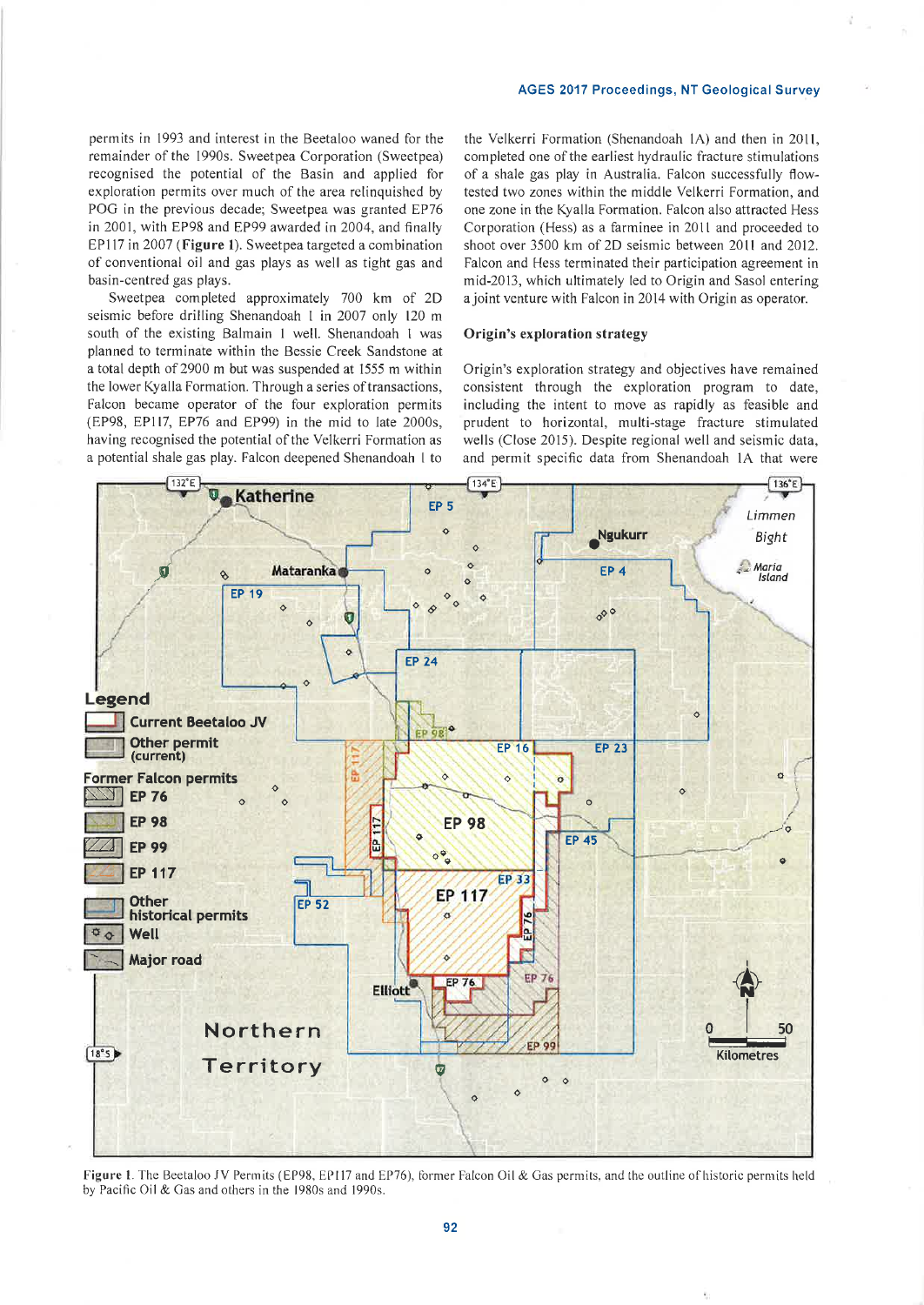sufficient to de-risk the presence and approximate extent of a prospective shale gas play over the Permits (Figure 2), the data also confirmed the targets are of Proterozoic age. This was identified as a risk as no global producing analogues for unconventional plays in Proterozoic source rocks have been identified. Additionally, further production test data from fracture stimulated wells are required to address the two key technical risks:

- l. Is there sufficient resource concentration within the source rocks (ie, gas-in-place per unit area)?
- 2. Can the source rocks be effectively fracture stimulated?

## Results

In 2015, Origin drilled two vertical exploration wells (Kalala S-l and Amungee NW-l) and one horizontal well (Amungee NV/-IH). ln 2016, Origin drilled one vertical exploration well (Beetaloo W-l) and fracture stimulated Amungee NW-IH (Figure 3). The three vertical exploration wells span a substantial fraction of the Permits and confirm the presence of organic-rich source rocks in the middle Velkerri across the core of the Beetaloo (ie A, B, and C shales from oldest to youngest; see Close 2016; Figure 3). Prior to the drilling of Beetaloo W-1, there were no penetrations covering the middle Velkerri in the central or southern Beetaloo; confirmation of the prospectivity of the middle Velkerri south of previous penetrations has substantially de-risked the resource potential upside. The B Shale of the middle Velkerri has been identified as the most consistently well-developed source rock interval across the Permits. Given its combination of excellent reservoir quality and geomechanical properties conducive to fracture stimulation, the B Shale was the target of the Amungee NW-lH well (Figure 2 and Figure 3).

tn addition to the exploration wells, a number of water monitoring bores were installed; multiple rounds of water chemistry sampling and standing-water level measurements have been completed in over 30 wells as part of Origin's comprehensive groundwater monitoring plan (GMP). The GMP is providing critical baseline data on the Cambrian Limestone Aquifer and other aquifers of importance to all stakeholders during a period when exploration activities are of insignificant impact.

#### Reservoir properties and geomechanics

Wireline log derived petrophysical interpretation, calibrated by core data, indicates a gas-filled porosity

Table L Historic drilling by Pacific Oil & Gas across the Beetaloo Basin in the late 1980s and early 1990s.  $Fm =$  Formation, Sst = Sandstone.

| Well name           | Year             | <b>Summary</b>                                                                                                                                                                                                                         |  |  |
|---------------------|------------------|----------------------------------------------------------------------------------------------------------------------------------------------------------------------------------------------------------------------------------------|--|--|
| Altree 2            | 1988             | Stratigraphic test.<br>Oil and gas shows within middle Velkerri.<br>Altree 2 terminated within a dolerite sill within the Corcoran Fm.                                                                                                 |  |  |
| Walton <sub>2</sub> | 1989             | Anticline test<br>Oil and gas shows within middle Velkerri.<br>Walton 2 terminated within Bessie Creek Sst.                                                                                                                            |  |  |
| McManus 1           | 1989             | Syncline test for fracture play<br>Oil and gas shows within middle Velkerri.<br>McManus 1 terminated within lower Velkerri.                                                                                                            |  |  |
| Sever 1             | 1990             | Stratigraphic test,<br>Minor gas shows within middle Velkerri. Thick dolerite intrusion within middle Velkerri.<br>Sever 1 terminated within Corcoran Fm.                                                                              |  |  |
| Jamison 1           | 1990             | Stratigraphic test targeting 2-way closure.<br>Drill stem test (DST) over Bukalorkmi Sst recovered 1.5–2 m of oil<br>Jamison 1 terminated within upper Moroak Sst.                                                                     |  |  |
| Elliott I           | 1991             | Stratigraphic and structural play test.<br>DST over Kyalla Sst, recovered minor oil.<br>Elliott 1 terminated within lower Moroak Sst.                                                                                                  |  |  |
| Mason 1             | 1991             | Structural test at Bukalorkmi Sst level.<br>Minor hydrocarbons shows.<br>Mason 1 terminated within upper Kyalla Fm.                                                                                                                    |  |  |
| Balmain 1           | 1992<br>$\alpha$ | Test of a lateral resistivity anomaly from CTEM survey in 1991.<br>DST over Chambers River Sst recovered minor oil.<br>Balmain 1 terminated within upper Kyalla Fm.                                                                    |  |  |
| Shortland 1         | 1992             | Structural test of interpreted closure from 2D seismic lines.<br>Hydrocarbon shows were limited to weak, dull pale yellow fluorescence within Chambers River Sst and Bukalorkmi Sst.<br>Shortland 1 terminated within upper Kyalla Fm. |  |  |
| Chanin 1            | 1993             | Structural test of a 4-way dip closure mapped in 2D seismic lines.<br>Hydrocarbon shows were limited to minor mud gas while drilling and sparse fluorescence within Bukalorkmi Sst.<br>Chanin 1 terminated within upper Moroak Sst     |  |  |
| Ronald I            | 1993             | Structural test.<br>DST over top of Moroak Sst recovered minor solution gas.<br>Ronald Lterminated within upper Moroak Sst.                                                                                                            |  |  |
| Burdo I             | 1993             | Crestal test of a possible fractured play within a prominent wrench structure.<br>Tight gas zone was inferred from petrophysical logs within upper Moroak Sst (1143–1151 m).<br>Burdo 1 terminated within upper to middle Moroak Sst.  |  |  |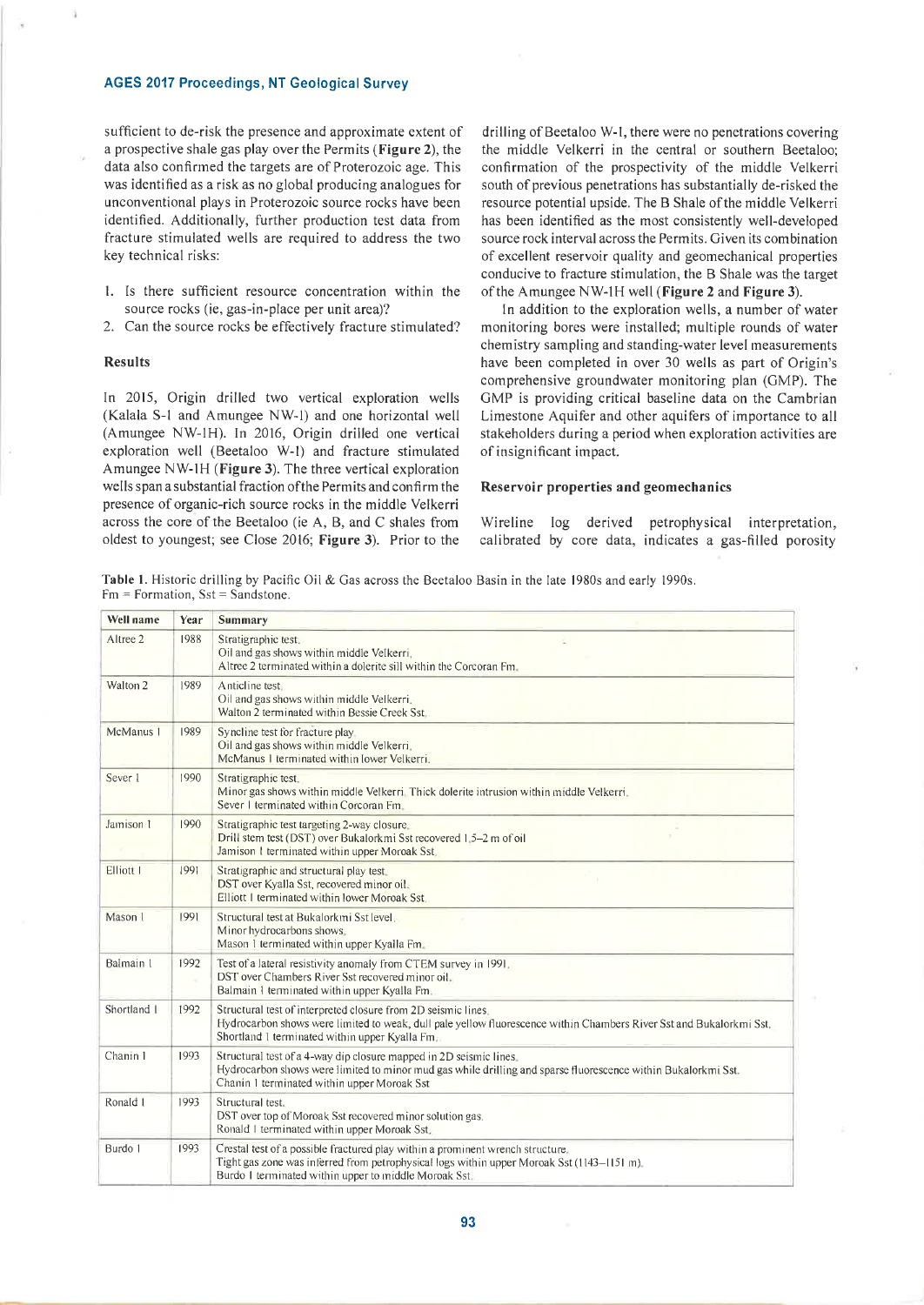

Figure 2. South-north Beetaloo Basin schematic cross-section.

range of 3-5% over the prospective intervals of the middle Velkerri (Figure 4). The resource concentration of the B Shale is 22-43 BCF/km<sup>2</sup> (P90-P10), which is analogous with successful North American shale plays (Jarvie 2012). In addition to the positive reservoir quality indicators, geomechanical properties inferred from sonic and density logs (i.e. dynamic measurements) and from laboratory tests on core samples (ie static measurements) indicate the organic-rich A, B and C shales are all relatively 'brittle' (ie conducive to effective fracture stimulation; Figure 4). Interpretation of image log data also provides valuable geomechanical data indicating that the orientation of the maximum horizontal stress direction is approximately northeast-southwest (Figure 5). Natural fractures, drilling induced tensile fractures and borehole breakouts interpreted in image logs also provide critical information in this frontier geological environment where there is little known about the regional stress regime; data from wells drilled by Origin indicate the middle Velkerri is in a normal to strike-slip stress regime.

Origin also acquired geomechanical data from diagnostic fluid injectivity tests (DFIT) at both Kalala S-1 and Amungee NW-1 prior to the fracture stimulation of Amungee NW-1H. The DFIT data support the geomechanical interpretation and demonstrate that closure pressure in the middle Velkerri occurs below the overburden gradient, further implying either a strike-slip or normal stress regime (critical for effective fracture stimulation operations). DFIT data from Kalala S-1 indicates the middle Velkerri is over-pressured, with a pore-pressure gradient of  $0.52-0.55$  psi/ft; this is also a critical success indicator of shale gas plays based on North American analogues.

#### Hydraulic fracture stimulation planning and execution

The multi-stage, hydraulic fracture stimulation (HFS) of Amungee NW-IH was successfully executed in 2016. Following extensive stakeholder engagement and regulatory review, the HFS was completed safely with no environmental incidents. Stage placement across the approximately 1000 m lateral section was dictated by Origin's interpretation of reservoir and completion quality, and the location of faults interpreted from various data sources (Figure 4). A number of factors, including conservative buffers around faults, resulted in an effective stimulated lateral length of  $\leq$ 700 m. Approximately 130 000 tonnes of proppant was placed over the 11 stages with a total pumped fluid volume of ~11 ML. Breakdown and treating pressures were in the range expected based on the mechanical earth model built prior to the stimulation job.

The initial flowback of Amungee NW-1H commenced on 10 September 2016 up casing with first hydrocarbons detected after 321 bbls of load fluid were recovered. The first continuous gas breakthrough occurred on 13 September; the well flowed up casing until 29 September at which time the well was shut-in to install tubing and the extended production test (EPT) commenced on 4 October. The initial production of the EPT, as measured over the first 30 days, was 1.11 MMscfd. Over the 57 day EPT, a cumulative load fluid volume of 6207 bbls was recovered, and 63 MMscf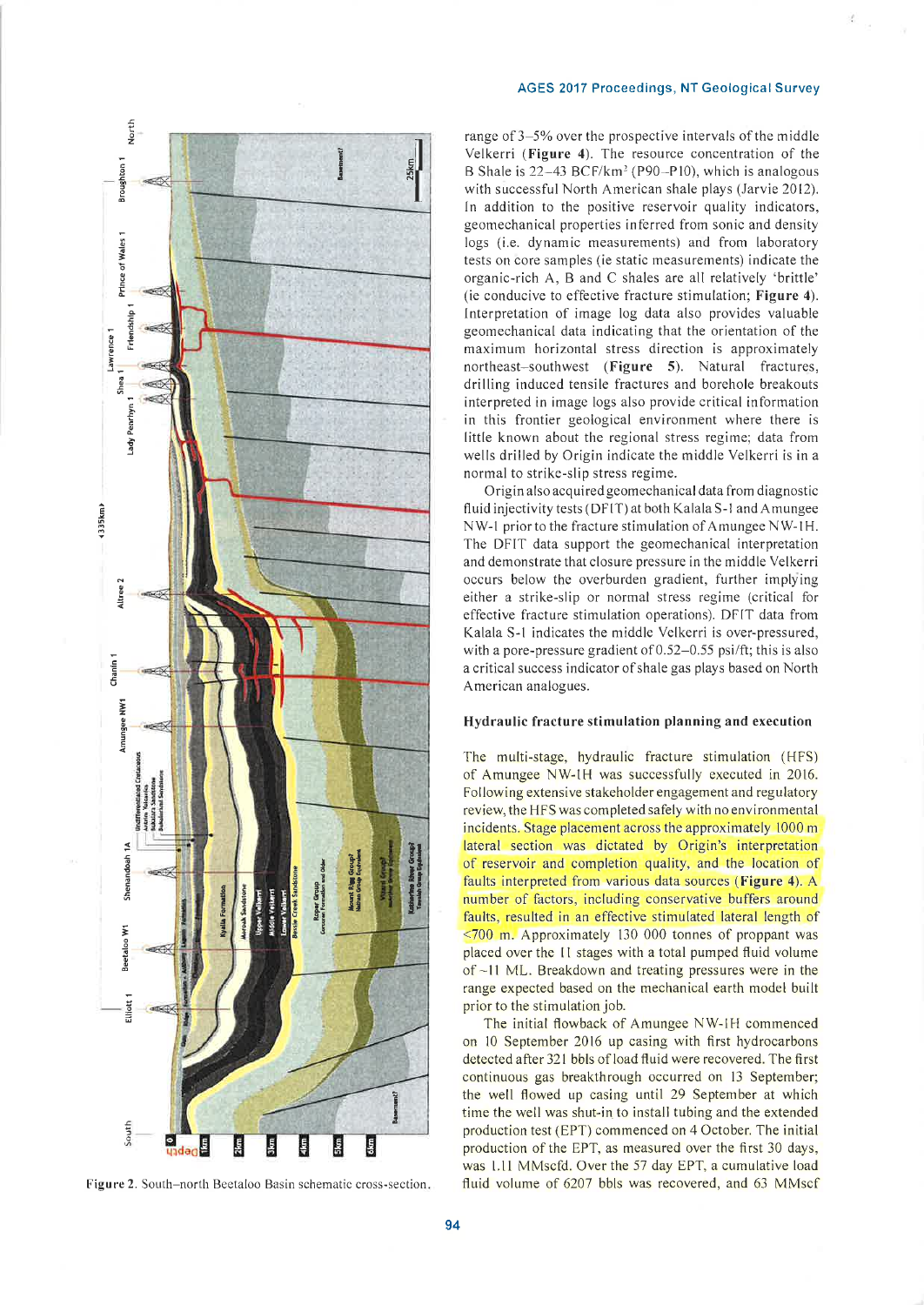





Figure 4. (a) Composite log of petrophysical data from the Amungee NW-1 well highlighting the three source rock intervals within the middle Velkerri. Tracks read from left to right: gamma ray (GR), Young Modulus (E), Poisson's ratio (PR), total organic carbon (TOC), gas-filled porosity (Ugas), reservoir quality (RQ), and completion quality (CQ). (b) Summary of key parameters for the B Shale interval. (c) Amungee NW-1H horizontal well with fracture stimulation stages and geosteering curtain section of gamma-ray values projected from the vertical pilot (Amungee NW-1).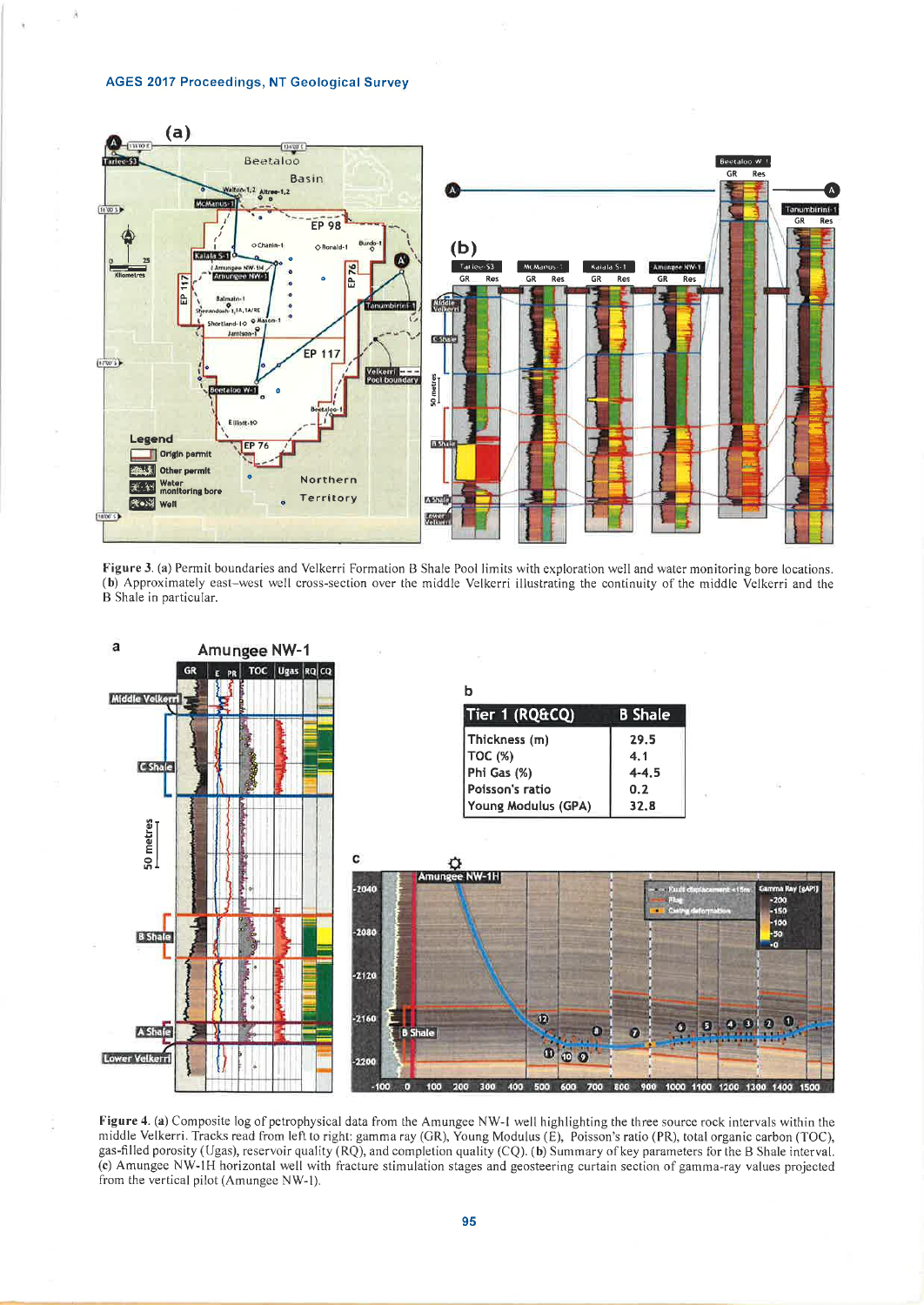

Figure 5. Image log interpretation provides key data on the azimuth of the maximum horizontal stress; it indicates the middle Velkerri is in either a normal or strike-slip stress regime.

of natural gas produced (Table 2, Figure 6). The average production rate over the EPT was 1.10 MMscfd and the final production rate ofthe EPT was 1.07 MMscfd: this illustrated the limited decline in gas rates over the period of the EPT. Although dry gas flowed at the Amungee NW-lH location, Origin interprets strong liquids potential to the north and east of the Permits, and also within the Kyalla Formation (a secondary Mesoproterozoic target).

## Discussion and conclusions

Origin's Permits cover the core of the most prospective fairway in the Beetaloo Basin and have the potential to provide a material new resource for Australia's domestic and export gas markets. The plays being matured by Origin provide a material growth opportunity that is an excellent fit to Origin's strategy of lowering the cost of Australia's onshore gas resources and connecting them to markets.

The drilling and HFS campaigns completed in <sup>2015</sup> and 2016 have technically de-risked the play. The next step for the Beetaloo JV is the determination of the appropriate combination of exploration, appraisal and pilot drilling required to prove that drilling and completion costs and well productivity can support a commercial development. There are numerous commercial opportunities for small (local to regional) and large (national and international) gas egress based on NT and east coast Australian domestic markets as well as Darwin and QLD LNG export markets; however, there will be numerous political and social challenges to any gas development as the current moratorium on HFS of unconventional reservoirs in the NT attests.

Table 2. Summary of the cumulative gas produced and load fluid recovered during the clean-up and extended production test (EPT) phase in Amungee NW-lH.

| <b>Phase</b> | <b>Cumulative Gas Produced</b><br>(MMscf) | <b>Cumulative Load Fluid</b><br>Recovered (bbl) |
|--------------|-------------------------------------------|-------------------------------------------------|
| Clean-up     | 5.6                                       | 6 100                                           |
| <b>FPT</b>   | 63.0                                      | 6.207                                           |
| Total        | 68.6                                      | 12 3 0 7                                        |



Figure 6. Gas and water rate data from the extended production test at Amungee NW-lH.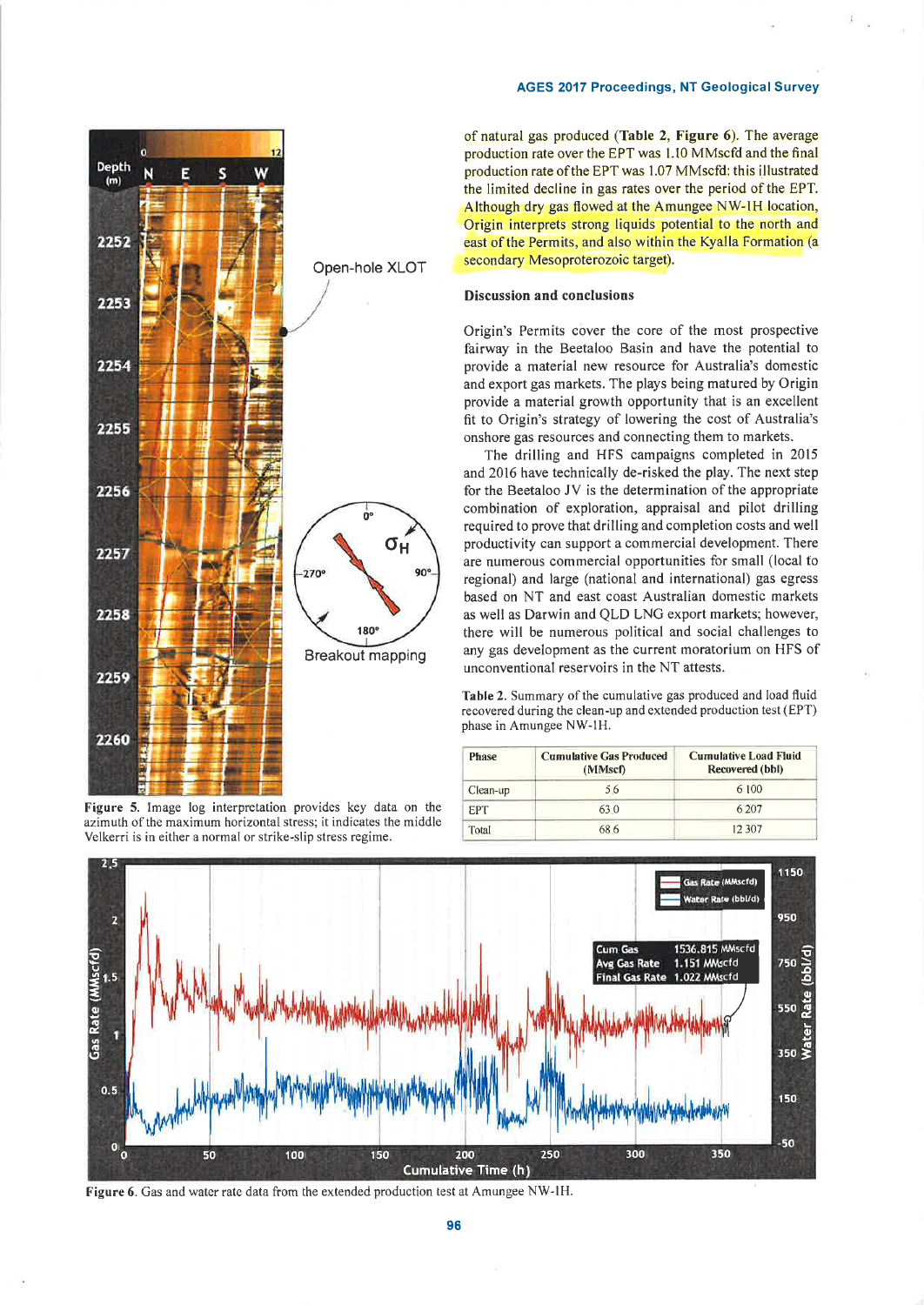### Acknowledgements

The authors wish to acknowledge Sasol and Falcon, Origin projects and operations teams, Origin management, the Northern Territory Geological Survey, and our service companies and contractors.

#### References

- Ahmad M and Munson TJ (compilers), 2013. Geology and mineral resources of the Northern Territory. Northern Territory Geological Survey, Special Publication 5.
- Close D, 2015. Why the wait? Shale gas exploration review and look ahead. APPEA Conference and Exhibition, Melbourne, Victoria, Australia, May 17-20, 2015.
- Close D, 2016. Unconventional Gas Potential in the Northern Territory, Australia: Exploring the Beetaloo Sub-Basin. AAPG Annual Convention and Exhibition, Calgary, Alberta, Canada, June 19-22, 2016.
- Jarvie DM, 2012. Shale Resource Systems for Oil and Gas: Part 1 - Shale-gas Resource Systems: in Breyer JA (editor). 'Shale reservoirs  $-$  Giant resources for the 21st century'. AAPG Memoir 97, 69-87.
- Lanigan K, Hibbird S, Menpes S and Torkington J, 1994. Petroleum exploration in the Proterozoic Beetaloo Sub-basin, Northern Territory. APEA Journal 34, 674-691.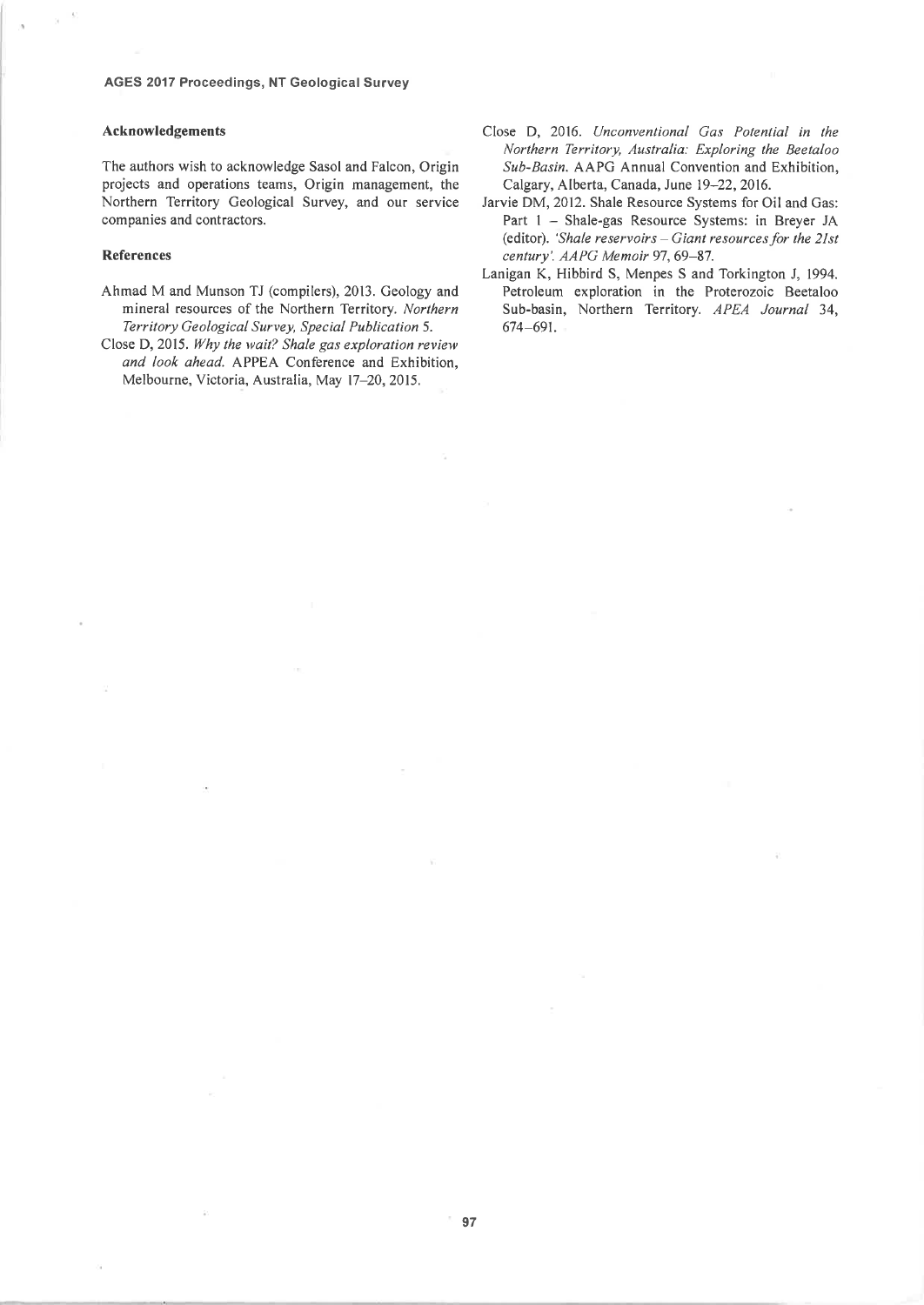Beetaloo JV

 $\int_{\mathbb{R}^3} |u(x)|^2 dx$ 





Figure 2. Location and distribution of fracture stimulation stages along Amungee NW-1H well cross-section. Background colour follows the gamma ray property values from the vertical well Amungee NW-1 as propagated across Origin's geosteering model over the B Shale interval.

Page 6 of 40